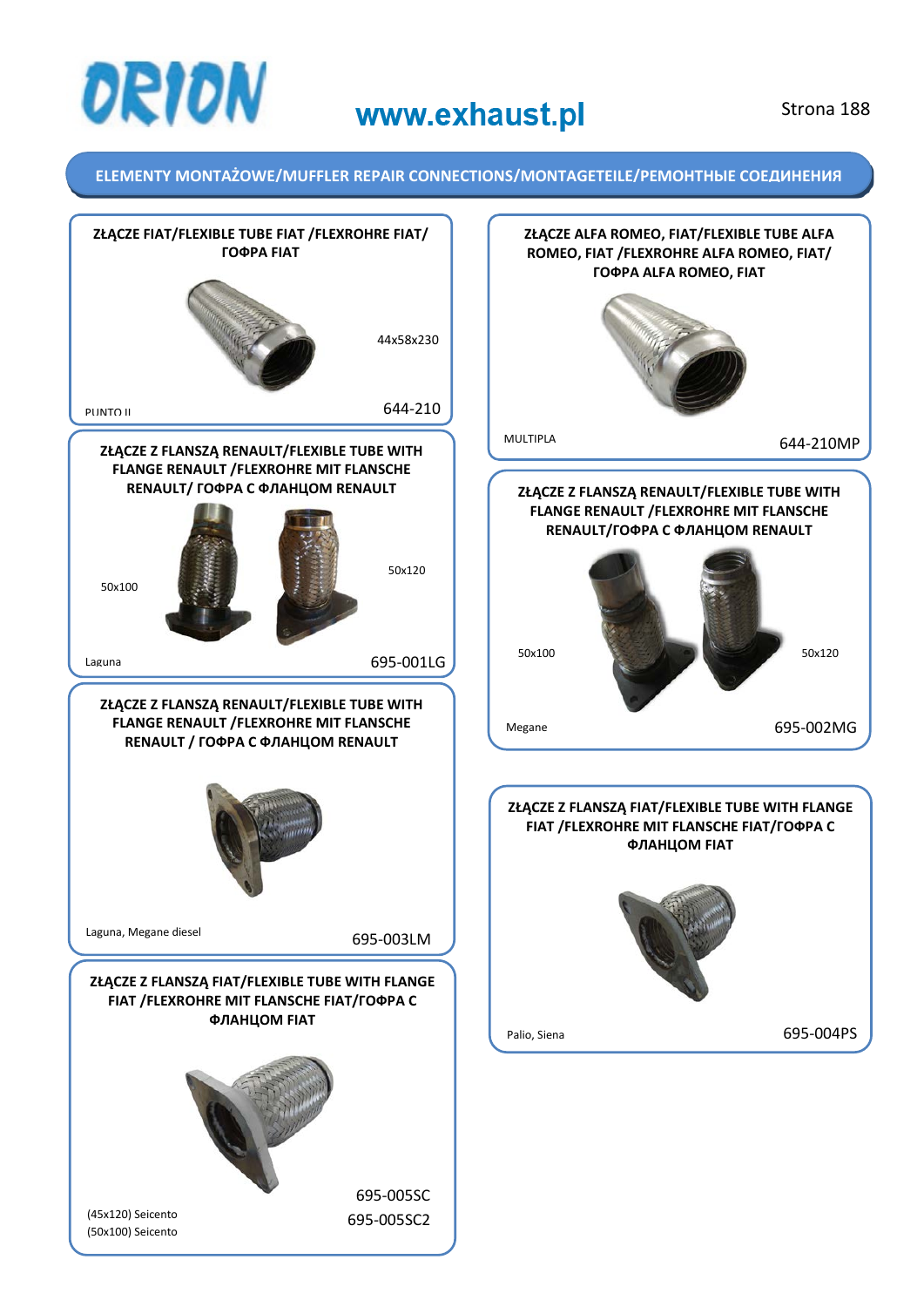

### Strona 189

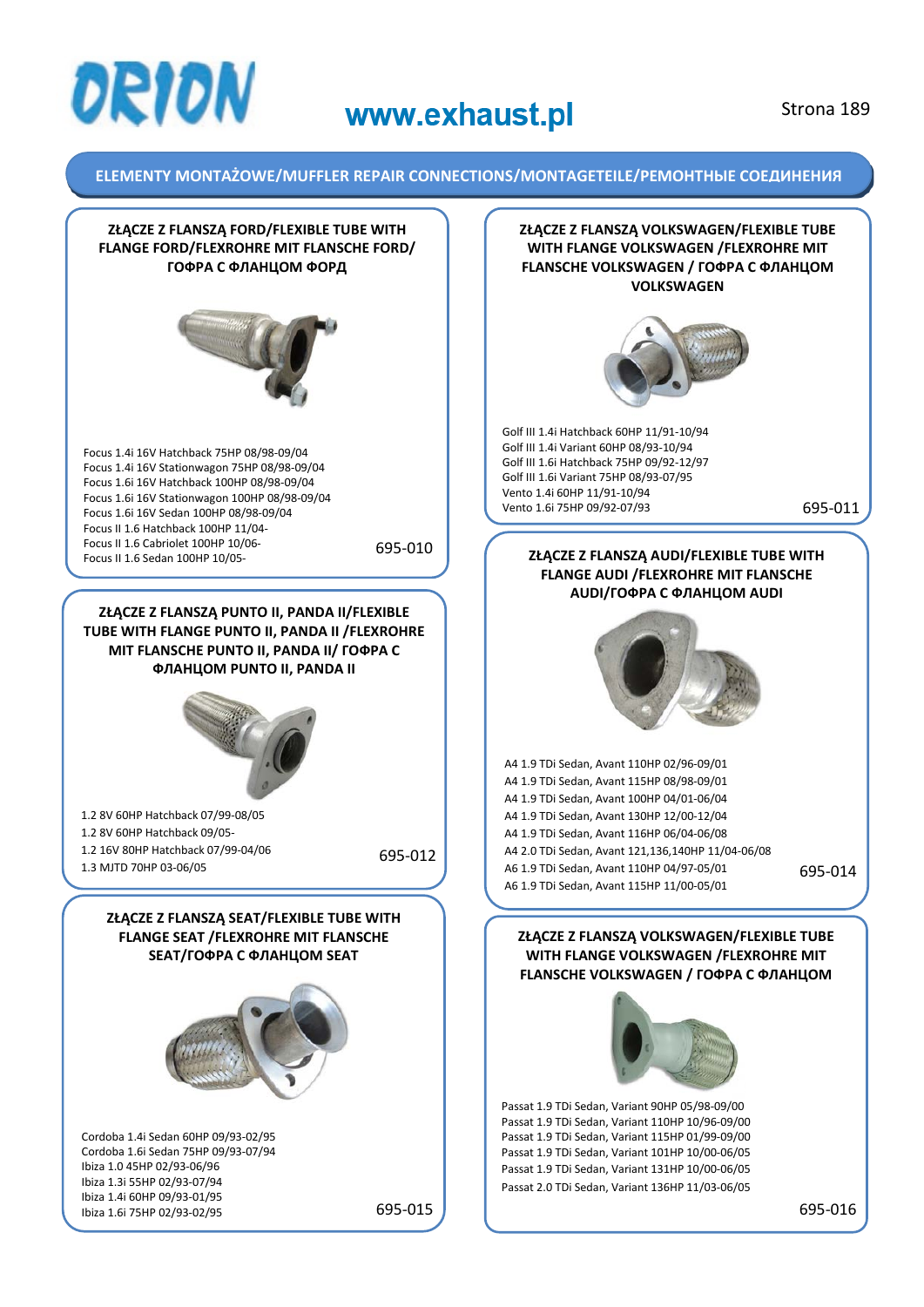

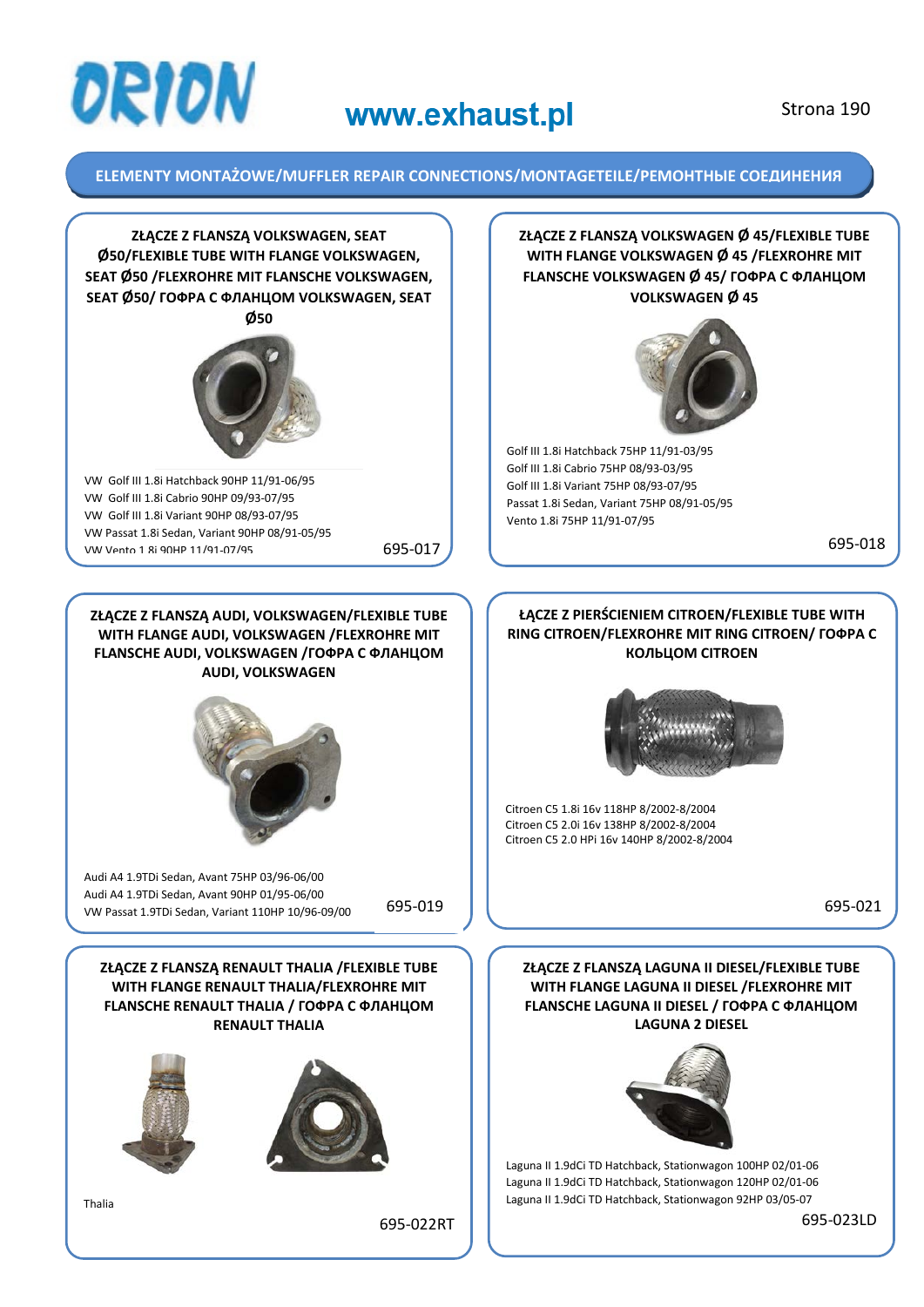![](_page_3_Picture_0.jpeg)

### Strona 191

![](_page_3_Figure_4.jpeg)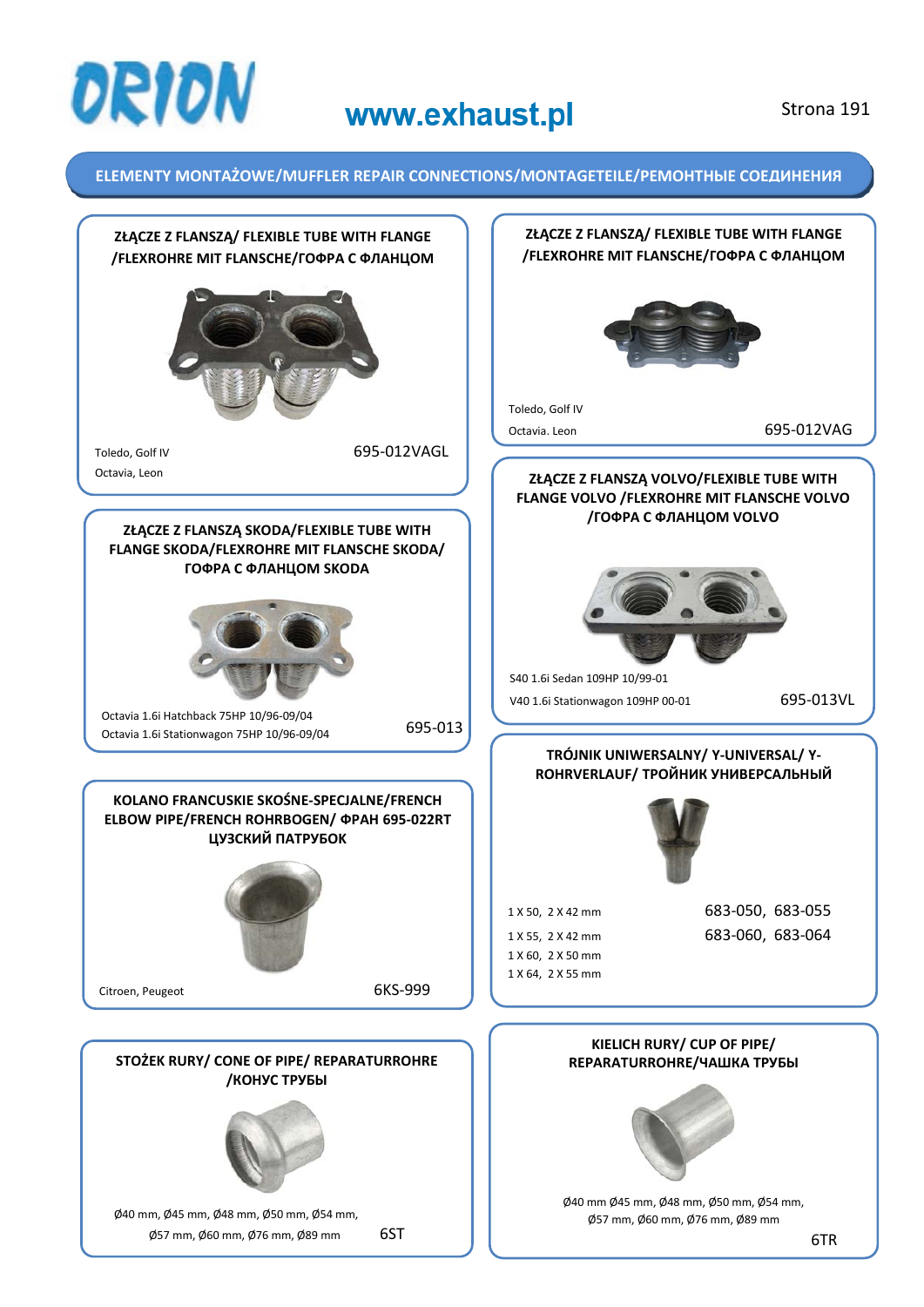![](_page_4_Picture_0.jpeg)

**ELEMENTY MONTAŻOWE/MUFFLER REPAIR CONNECTIONS/MONTAGETEILE/РЕМОНТНЫЕ СОЕДИНЕНИЯ** 

![](_page_4_Picture_4.jpeg)

**WSUWKA RURY/ BARRETTE PIPE/ ADAPTER/ПЕРЕХОДНИК**

![](_page_4_Picture_6.jpeg)

Ø48 mm, Ø50 mm,

680-424245, 680-424548, 680-454548

680-454848, 680-454851, 680-484851

680-485053, 680-505053, 680-505154

680-505356, 680-505457, 680-545457

680-545760, 680-575760, 680-576063

680-606063, 680-707073, 680-767679

### **RURA Z GNIAZDEM SONDY LAMBDA/PIPE LAMBDA PROBE/ROHRSTUTZEN LAMBDA-SONDE/TPУБА ЛЯМБДА-ЗОНД**

![](_page_4_Picture_15.jpeg)

Ø45 mm, Ø50 mm, Ø55 mm, Ø60 mm 681-045, 681-050 681-055, 681-060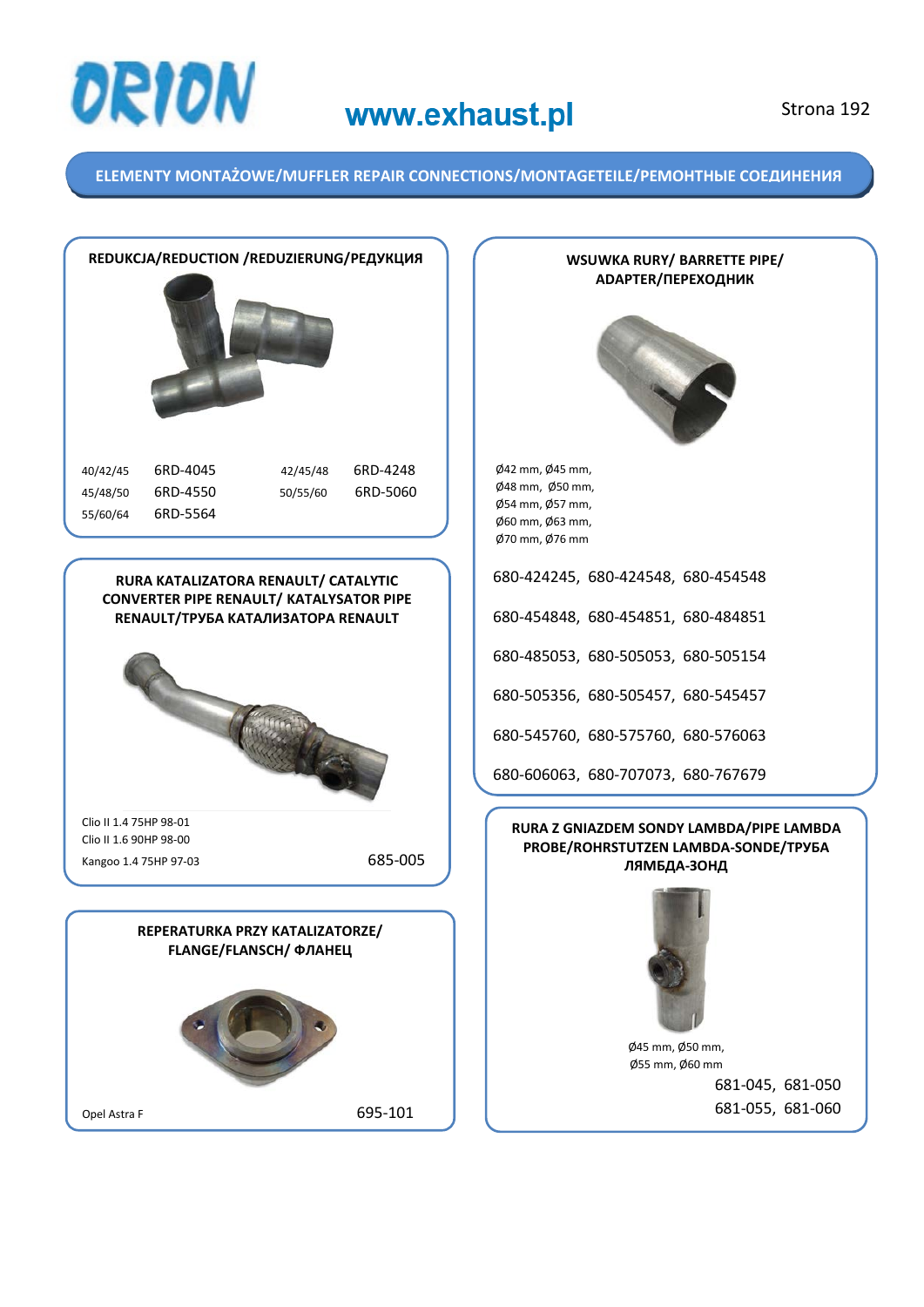![](_page_5_Picture_0.jpeg)

![](_page_5_Figure_4.jpeg)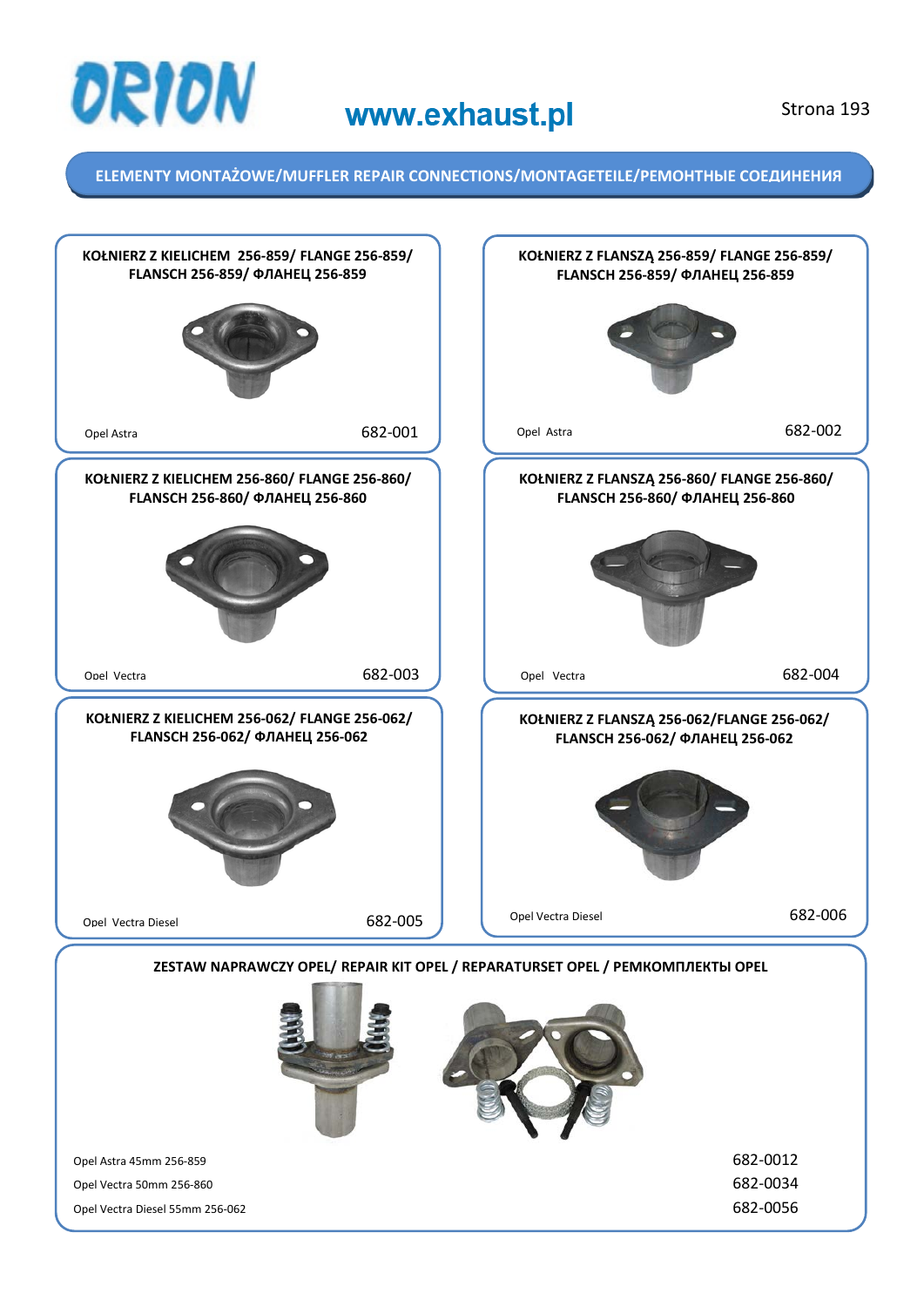# **ORION** www.exhaust.pl

### Strona 194

![](_page_6_Figure_3.jpeg)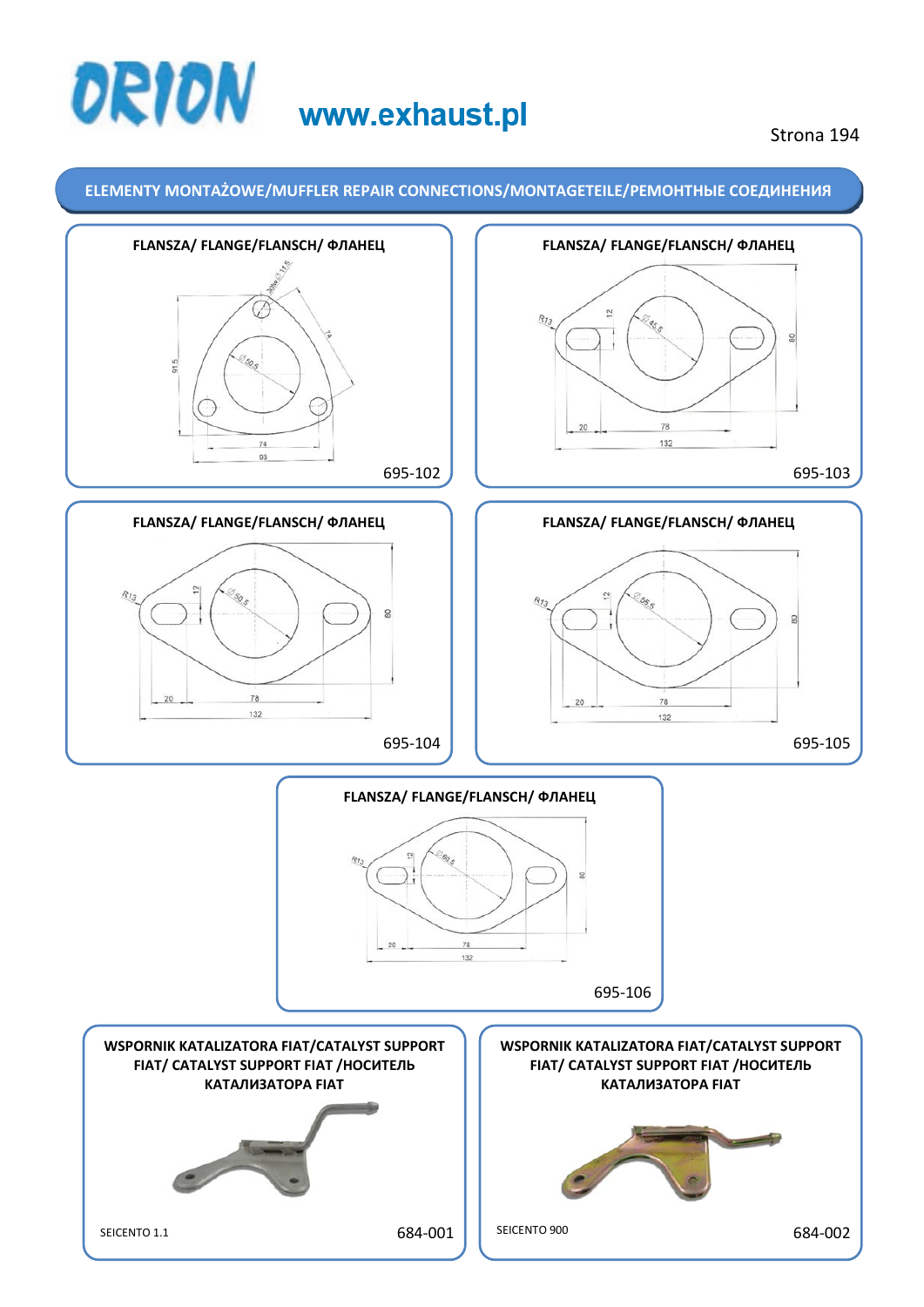![](_page_7_Picture_0.jpeg)

Strona 195

![](_page_7_Figure_4.jpeg)